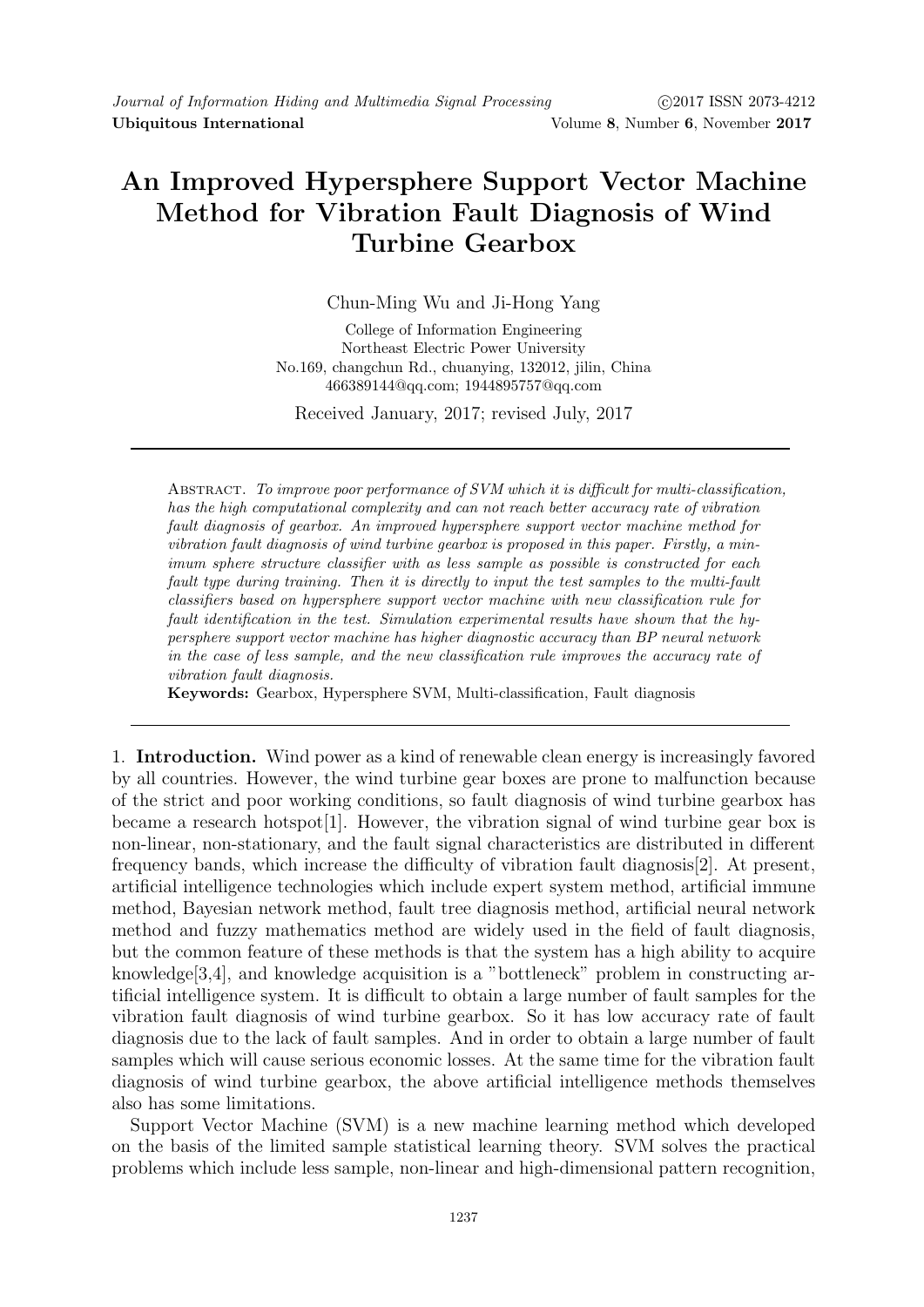cleverly solves the dimension problem, and makes the algorithm complexity is not related to the dimensions of samples, so SVM has a good generalization performance and becomes a new research hotspot [5,6].

In connection with the multi-classification problem, it is more complex to achieve intelligent classification for support vector machine, and the literature [7] proposed a multi-class identification method based on the ball structure of support vector machine. However hypersphere support vector machine has many advantages, which can effectively deal with unbalanced samples, and can easily extended two types problems to many types problems.

Then, an improved hypersphere support vector method for vibration fault diagnosis of wind turbine gearbox is proposed. The method is to construct the vibration fault diagnosis model based on the less fault sample of the wind turbine gearbox. The new classification rule is adopted when the fault samples are located in the overlapping area of the fault model with multi-hypersphere in the fault classification. And the basic principle of the rule is to calculate the correlation between fault sample and each fault hypersphere of the vibration fault diagnosis model.

2. Hypersphere Support Vector Machine. The hypersphere support vector machine is a classifier that defines each class of data with a hypersphere in the high-dimensional space[8], the basis principle is that the training samples are mapped from the original space to a high-dimension feature space by nonlinear mapping in consideration of the case of linear indivisibility. The hypersphere which is as small as possible and contains all (or nearly all) samples is calculated in the high-dimension feature space[9]. However, it is sensitive to some remote samples for the such definition, so it allows some samples to be outside the hypersphere, therefore, the slack variable  $\xi_i$  is introduced. The specific mathematical description of hypersphere support vector machine is as follows: given the training sample set  $X = \{x_i | x_i \in \mathbb{R}^N, i = 1, 2, ..., m\}$ , and the initial optimization problem is:  $\overline{m}$ 

$$
\min_{c_k, R_k} R_k^2 + C \sum_{i=1}^m \xi_i
$$
  
Subject to: 
$$
||\varphi(x_i) - c_k||^2 \le R_k^2 + \xi_i
$$

$$
\xi_i \ge 0, 1, ..., m
$$
 (1)

 $C_k$  and  $R_k$  is the center and the radius of the smallest enclosing sphere  $S_k$ , and C is the penalty factor. The nonlinear datas are treated as training set, and the training datas are mapped to the high-dimensional linear feature space by a non-linear mapping  $\phi(x_i)$ . But it is not necessary to calculate the non-linear function when solving, just calculate the kernel function  $K(x_i, x_j) = \langle \phi(x_i), \phi(x_j) \rangle$ . The Lagrangian multiplier method is used to solve the quadratic programming problem with linear constraint, and getting the dual optimization problem is:

$$
\min_{\alpha_{i,k}} \sum_{i,j=1}^{m} \alpha_{i,k} \alpha_{j,k} k(x_i, x_j) - \sum_{i=1}^{m} \alpha_{i,k} k(x_i, x_j)
$$
  
Subject to:  $0 \leq \alpha_{i,k} \leq C, i = 1, ..., m$  (2)

$$
\sum_{i=1}^m \alpha_{i,k} = 1
$$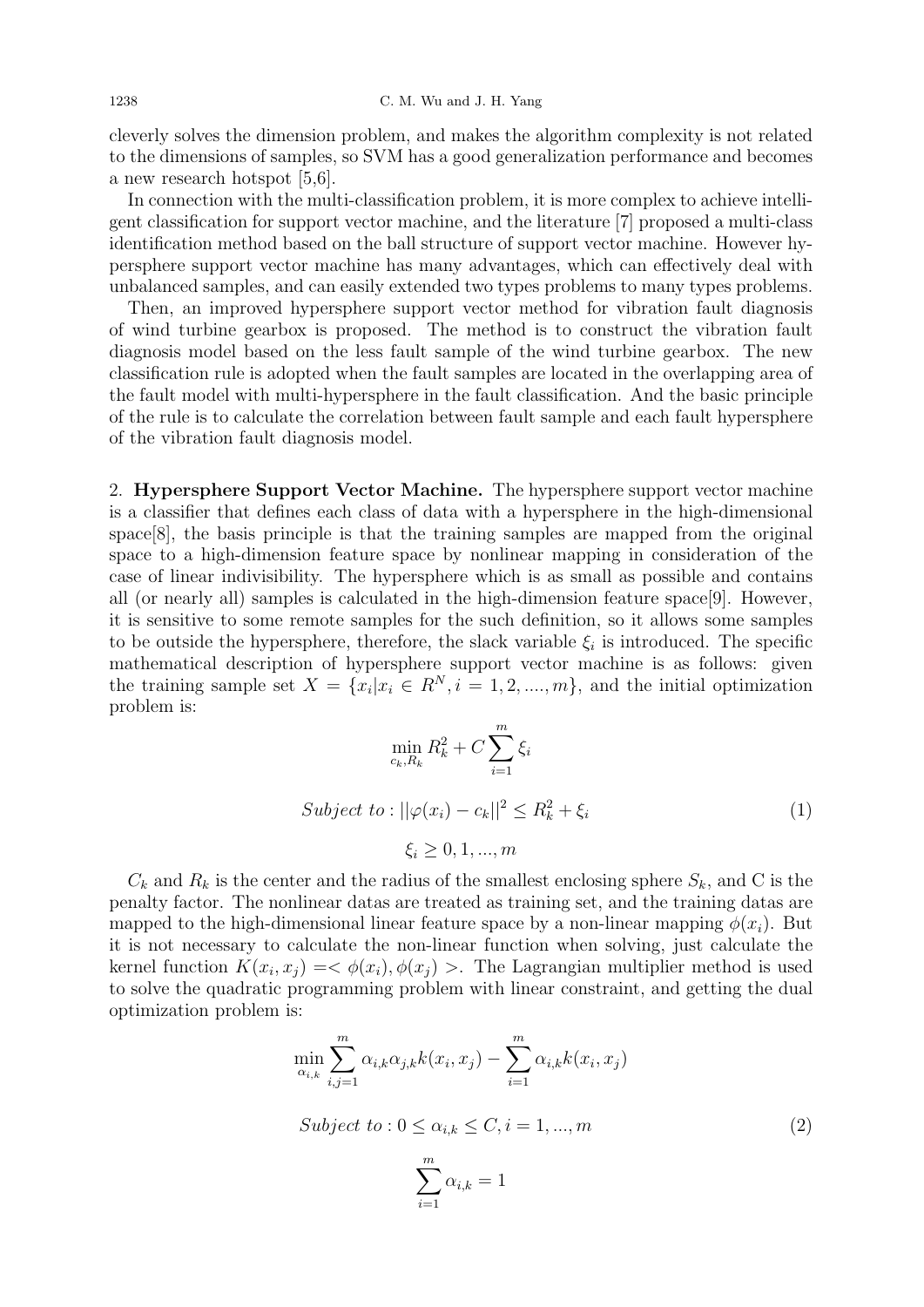An Improved Hypersphere Support Vector Machine Method 1239

The final decision function is:

$$
f_k(x) = \text{sgn}(R_k^2 - \sum_{i,j=1}^m \alpha_{i,k}\alpha_{j,k}k(x_i, x_j) + 2\sum_{i=1}^m \alpha_{i,k}k(x_i, x) - k(x, x))
$$
(3)

If  $f_k(x) = +1$ , the sample x is located inside the hypersphere; if  $f_k(x) = -1$ , the sample x is located outside the hypersphere; if  $f_k(x) = 0$ , the sample x is located on the hypersphere, the two-dimensional structure diagram is shown in Fig.1(a).

When  $\alpha_i > 0$ , the corresponding samples  $x_i$  are support vectors. The radius  $R_k$  can be calculated by making  $f_k(x) = 0$  with support vectors. And there are many options for kernel functions of SVM, such as polynomial kernel function  $k(x_i, x_j) = (1 + x_i x_j)^p$  and Gaussian kernel function  $k(x_i, x_j) = \exp(-||x_i - x_j||^2/(2\sigma^2)).$ 

Ideally, any two hyperspheres are independent of each other and each new sample can be correctly classified. It will appear the situation which has the overlapping part of two or more hyperspheres in the actual application, and a sample point maybe belongs to several hyperspheres at the same time. How to correctly classify samples of overlapping regions has a great influence for the performance of the result classifier. Fig.1(b) shows the two-dimensional case of two hyperspheres which have overlapping part.



FIGURE 1. (a) The schematic diagram of the minimum enclosing sphere, (b) Two-dimensional case of two hyperspheres have overlapping part.

3. Improved Hypersphere Support Vector Machine. The classification rule for the overlapping parts of the hyperspheres is usually to calculate the distance between the test point and the center of the hyperspheres[10]; the improved classification rule is to calculate the projection of the test sample to the line of two center of the intersecting hyperspheres[11]; and another improved classification rule is to reconstruct the sub-hyperspheres according to certain rules, including the same error samples and the heterogeneous error samples [12].

But there are some disadvantages of these methods, which the methods of spherical center distance and projection have large classification error and the low accuracy rate; and the method of sub-hypersphere is complex of overall thinking structure, which indirectly increases the computational complexity.

For the existing problems, a new classification rule for the overlapping part of the hyperspheres classifier is proposed. The basis principle of the new classification rule is to calculate the connection between the test sample and each hypersphere fault classifiers; and the test sample belongs to the hypersphere classifier with larger connection. The improved formula is as follows, firstly, all samples are initialized and  $k_0$  is a sample of the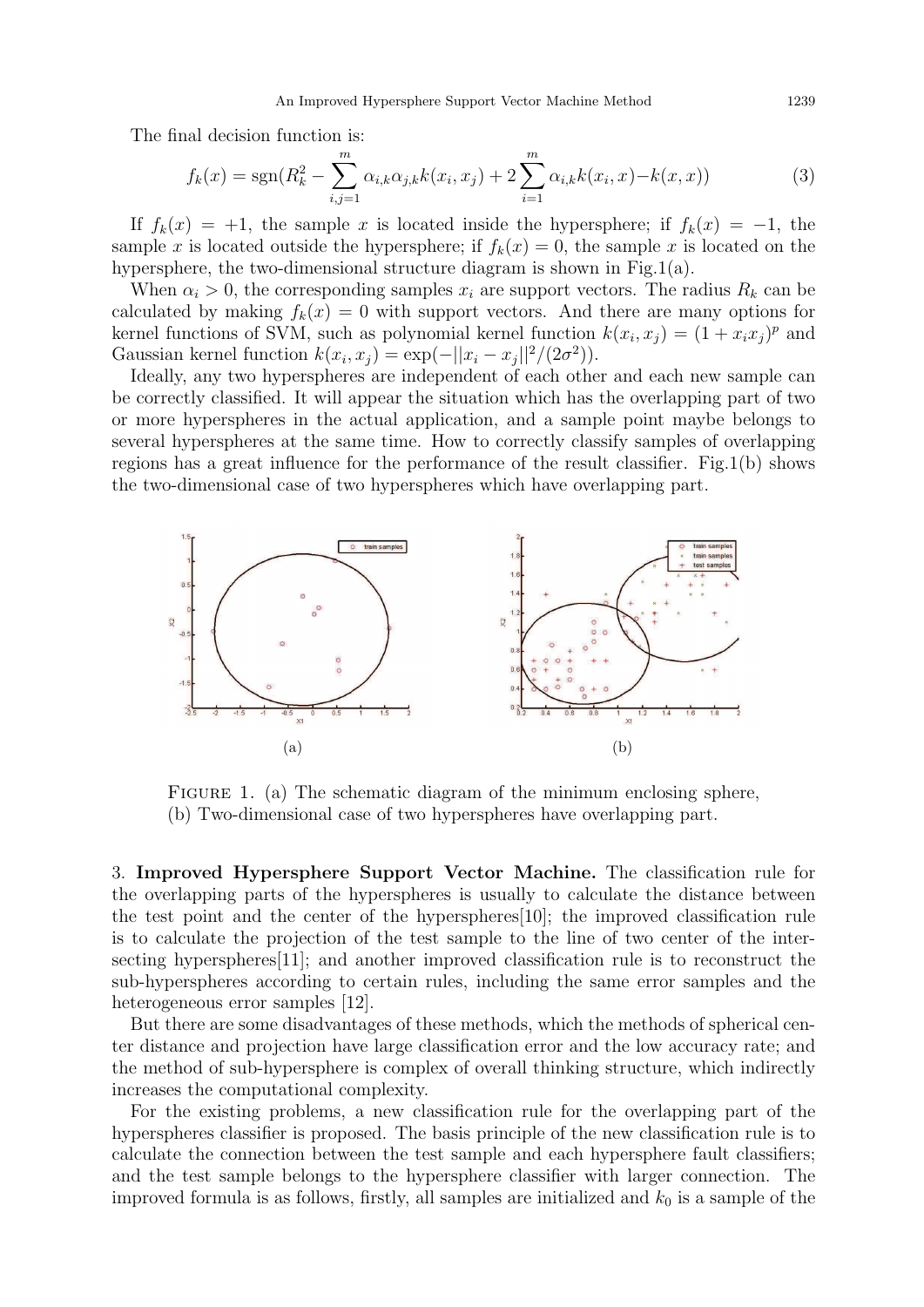hypersphere overlapping part,  $k_i$  are all samples in any one hypersphere, i is the number of the samples in one hypersphere and each sample is composed of n vectors.

$$
k_0 = (k_0(1), k_0(2), \dots, k_0(n))
$$
\n<sup>(4)</sup>

$$
k_i = (k_i(1), k_i(2)......k_i(n))
$$
\n(5)

Calculating the connection between  $k_0$  and  $k_i$ :

$$
r(k_0(x), k_i(x)) = \frac{1}{1 + |(k_0(x+1) - k_0(x)) - (k_i(x+1) - k_i(x))|}
$$
(6)

$$
R(k_0, k_i) = \frac{1}{n-1} \sum_{x=1}^{n} r(k_0(x), k_i(x))
$$
\n(7)

Calculating the connection between  $k_0$  and all samples of any one hypersphere:

$$
\varepsilon = \sum_{i=1}^{m} R_i(k_0, k_i) \bullet \frac{1_{/L_i}}{\sum_{i=1}^{m} \frac{1}{L_i}}
$$
\n(8)

 $L_i$  is the euclidean distance between  $k_0$  and  $k_i$ .

Selecting Iris data set in the UCI as the sample data source for the experiments to illustrate the effectiveness and superiority. In order to verity the new classification rule for the overlapping part of the hyperspheres, so the test samples used should be targeted in the verification. Selecting two types samples with four-dimension as training datas in the Iris data set, and 42 samples of each type are selected as training datas to train the hyperspheres; 10 samples of each type are selected as the test datas (20 samples is in overlapping part of the hyperspheres). The radial basis function is chosen as the kernel function in the experimental verification, , which the kernel width is 0.05 and the penalty parameter C is 5.

The line charts of Fig.2(a) and Fig.2(b) respectively represent r1 and r2, which are the square of the distance between the 20 test samples and the center of two hyperspheres. The red lines are thr1 and thr2, which are the square of the radius of two hyperspheres.



FIGURE 2. (a) The square of the distance between test samples and center of the first hypersphere, (b) The square of the distance between test samples and center of the second hypersphere.

There are three cases for the classification of the test samples. Case 1 is the test samples in outside the hypersphere; case 2 is the test samples in only one hypersphere; case 3 is the test samples in the overlapping part of two hyperspheres. It can be seen from Fig.2(a) and Fig.2(b) that the 20 test samples belong to Case 3.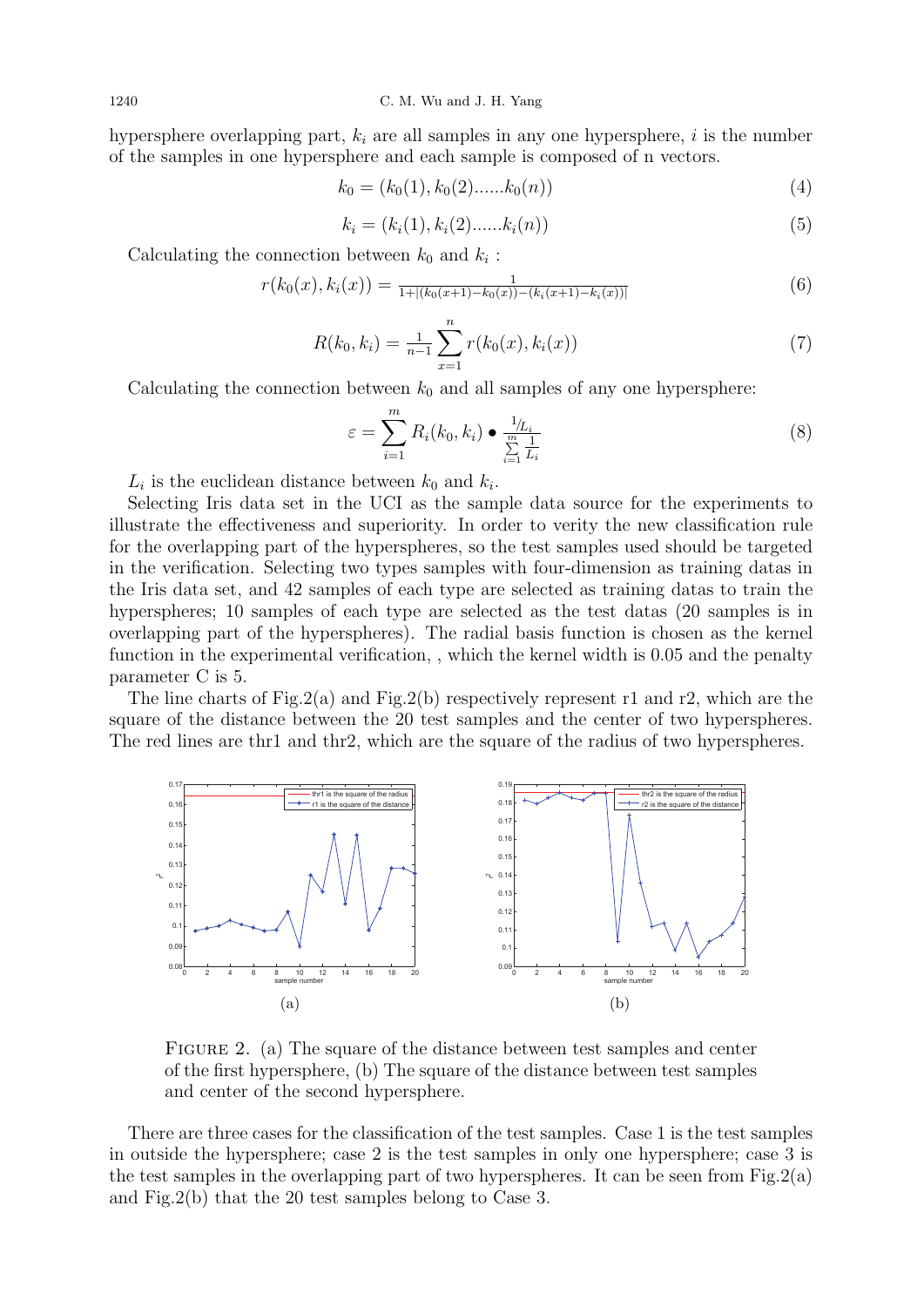So in Case 3(20 test sample points are located in the overlapping part of the two hyperspheres), respectively, the rule of classification based on spherical center distance, the improved classification rule based on the sub-hypersphere, and new classification rule are used for the experimental simulation. Fig.3(a) is the comparison diagram of the test results and actual results based on the classification rule of the spherical center distance, and four test samples are classified incorrectly, so the accuracy rate of the test samples is  $80\%$  ((16/20) \* 100%). Fig.3(b) is the comparison diagram of the test results and actual results based on the classification rule of the sub-hypersphere, and there test samples are classified incorrectly, so the accuracy rate of the test samples is  $85\%((17/20) * 100\%)$ . Fig.4 is the comparison diagram of the test results and actual results based on the new classification rule, one test sample is classified incorrectly, so the accuracy rate of the test samples is  $95\%((19/20) * 100\%)$ . It can be seen that the new rule of classification is superior to other classification methods, and improves the accuracy rate of classification.



Figure 3. (a) Comparison diagram of test result and actual result based on distance method, (b) Comparison of test result and actual result based on sub-hypersphere method.



Figure 4. Comparison diagram of test result and actual result based on improved method

## 4. In the application of the wind turbine gearbox vibration fault diagnosis.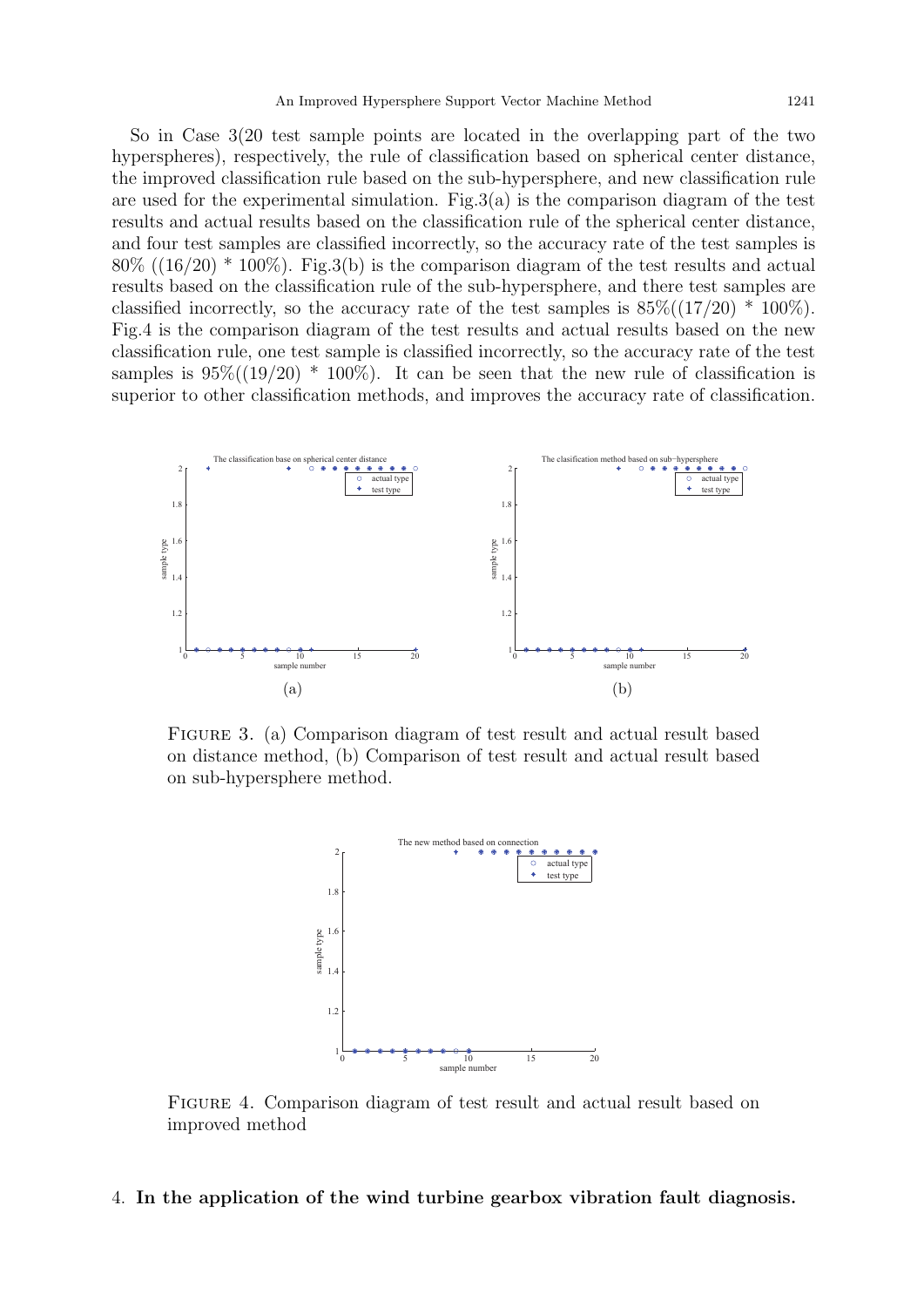## 4.1. Diagnostic Procedure. .

(1)Pretreatment for the vibration datas of wind turbine gearbox ;

(2)Using vibration datas of different fault types to train n independent hypersphere SVMs and getting the vibration fault diagnosis model of wind turbine gearbox.

(3)Putting the fault datas into the trained model to identify the fault type, and the rule of classification are:

If the test sample is out of all the hyperspheres, computing the distance from the sample to the centers of all hyperspheres; if the test sample is in the overlapping part of the hyperspheres, the decision is made by the new rule classification.

The flow diagram of vibration fault diagnosis based on the new classification rule is shown in Fig.5.



Figure 5. The flow diagram of vibration fault diagnosis based on the improved method

4.2. The selection of kernel function and its parameters. Commonly, the kernel functions of SVM are linear kernel function, radial basis kernel function, Sigmoid kernel function and polynomial kernel function. Domestic and foreign literature shows that the performance of SVM is not related to the choice of kernel function, so the radial basis kernel function is chosen as kernel function of SVM, which is small calculated quantity and only one parameter which is kernel width  $\sigma$ . And the mathematical formula of radial basis kernel function is  $k(x_i, x_j) = \exp(-||x_i - x_j||^2/(2\sigma^2))$ , which  $\sigma^2$  is 1 and the penalty factor C is 10 through several experiments.

4.3. Experimental verification. According to the "VDI3834 Wind Power Standard"[13] issued by the German Society of Engineers and the "Guidelines for Vibration Condition Monitoring and Diagnose of Wind Turbine Generators"[14] issued by the National Energy Administration, acceleration sensor should be perferentially chosen to monitor vibration condition in high temperature or strong magnetic field environment. So the condition monitoring of wind turbine gearbox should select the acceleration sensor. In the practical application, the GW50-750 wind turbine which in one region of Burqin wind farm was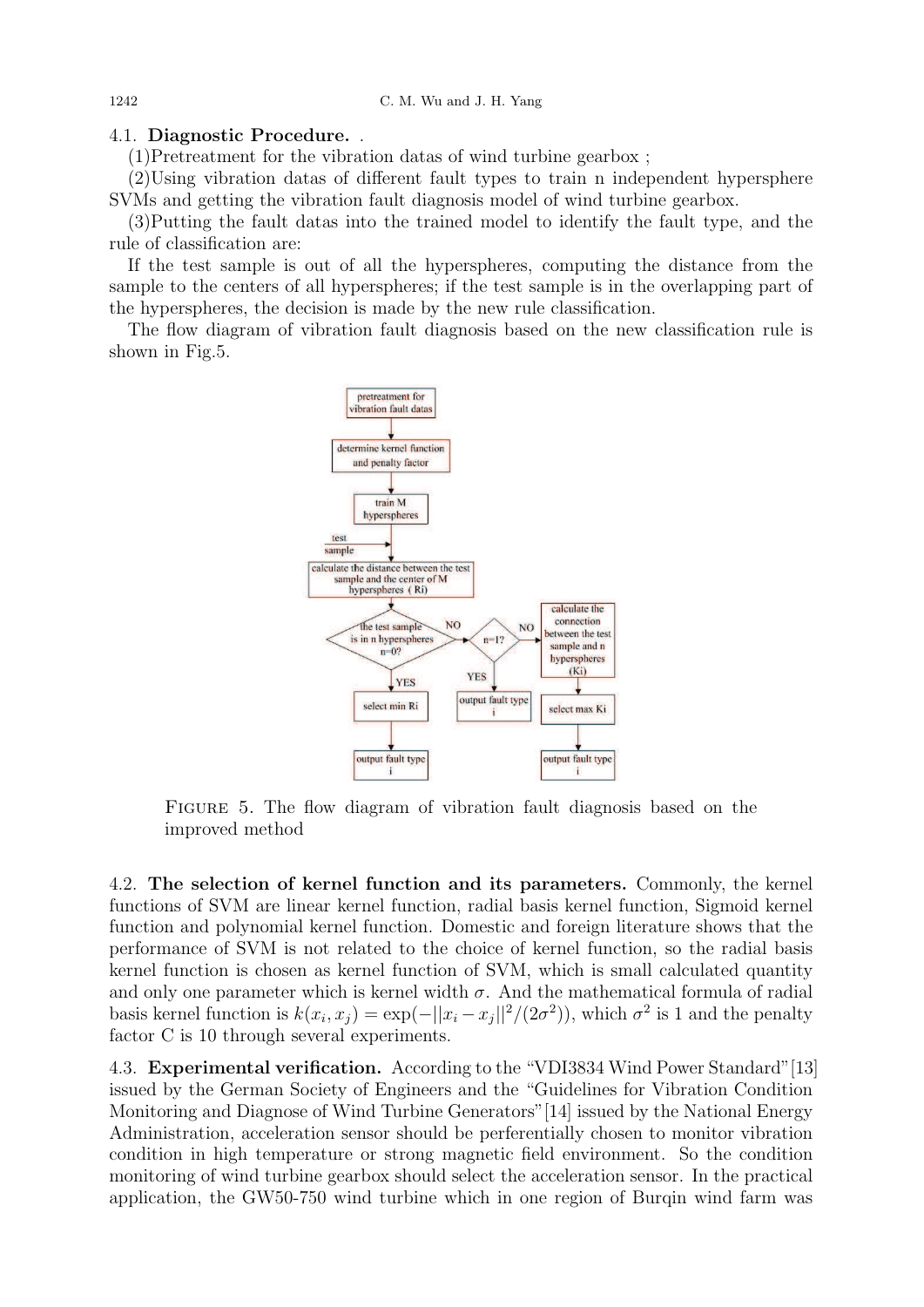selected for experiment verification. The vibration datas of the wind turbine gearbox are measured by the standard acceleration sensor placed in the key part of the gearbox; and the collected data for denoising through the EMD; then, the feature vector of the sample is extracted by the wavelet packet. Table 1 gives the characteristic vectors of some training samples.

The four fault states of wind turbine gearbox are bearing inner ring fault, bearing outer ring fault, tooth surface wear and tooth breakage, and 40 samples are used as training samples of each fault state, and 10 samples are used as test samples of each fault state.The fault type is determined by the vibration fault diagnosis model based on the method which are the hypersphere support vector machine, the sub-hypersphere support vector machine and the improved method. Table 2 shows the diagnosis results, it can be seen from Table 2 that the new method has better effectiveness of fault diagnosis than the other two methods.

In order to further verify the accuracy, 40 groups, 80 groups, 120 groups, 200 groups, 500 groups of each fault sample were selected in the harsh environment, 20 fault samples of each fault state as the test samples. Respectively, four methods which are the BP neural network, the hypersphere support vector machine, the sub-hypersphere support vector machine and the improved method are used for fault identification. Fig.6 shows the number of diagnostic errors based on the four methods.

| operate status | number | characteristic vector of some training samples |        |        |        |        |        |        |        |  |
|----------------|--------|------------------------------------------------|--------|--------|--------|--------|--------|--------|--------|--|
|                |        | 0.5680                                         | 0.1095 | 0.0369 | 0.0689 | 0.0940 | 0.0398 | 0.0351 | 0.0255 |  |
| normal         | 2      | 0.5613                                         | 0.12   | 0.0375 | 0.0734 | 0.0991 | 0.0496 | 0.0391 | 0.0367 |  |
|                | 3      | 0.5778                                         | 0.1312 | 0.0381 | 0.0834 | 0.0562 | 0.0599 | 0.0381 | 0.028  |  |
| tooth          | 4      | 0.6987                                         | 0.0993 | 0.0271 | 0.0506 | 0.0328 | 0.0163 | 0.0187 | 0.0135 |  |
| surface        | 5      | 0.6855                                         | 0.0723 | 0.0285 | 0.0542 | 0.0789 | 0.0243 | 0.0289 | 0.0267 |  |
| wear           | 6      | 0.6973                                         | 0.0833 | 0.0261 | 0.0753 | 0.0613 | 0.0281 | 0.0337 | 0.0345 |  |
|                | 7      | 0.2439                                         | 0.0718 | 0.1293 | 0.0702 | 0.0236 | 0.1315 | 0.1687 | 0.1613 |  |
| Tooth          | 8      | 0.2395                                         | 0.0459 | 0.1156 | 0.0791 | 0.0275 | 0.1076 | 0.1735 | 0.2356 |  |
| breakage       | 9      | 0.3417                                         | 0.0596 | 0.0937 | 0.0567 | 0.0234 | 0.1097 | 0.1522 | 0.2313 |  |

Table 1. The characteristic vectors of some training samples of gear box

It can be seen from Fig.6 that the diagnosis accuracy rate of the hypersphere SVM is superior to that of neural network, at the same time, the improved hypersphere SVM which in this paper improves the accuracy rate of vibration fault diagnosis compared with other methods of the hypersphere SVM.

5. Conclusion. The paper uses four fault samples of wind turbine gearbox to train four hyperspheres which structure a vibration fault diagnosis model for fault type identification

| Fault<br>condition | The number          | The number         | The number of     | The number of     | The number of     |  |
|--------------------|---------------------|--------------------|-------------------|-------------------|-------------------|--|
|                    | of train<br>samples | of test<br>samples | diagnostic errors | diagnostic errors | diagnostic errors |  |
|                    |                     |                    | (improved)        | (sub-hypersphere  | (distance)        |  |
|                    |                     |                    | method)           | method)           | method)           |  |
| Bearing inner      | 40                  | 10                 | 0                 |                   | 2                 |  |
| ring failure       |                     |                    |                   |                   |                   |  |
| bearing outer      | 40                  | 10                 |                   | 2                 | 3                 |  |
| ring fault         |                     |                    |                   |                   |                   |  |
| tooth surface      | 40                  | 10                 | 2                 | 2                 | 4                 |  |
| wear               |                     |                    |                   |                   |                   |  |
| tooth              | 40                  | 10                 |                   | 2                 | 3                 |  |
| breakage           |                     |                    |                   |                   |                   |  |

TABLE 2. Fault diagnosis results of gear box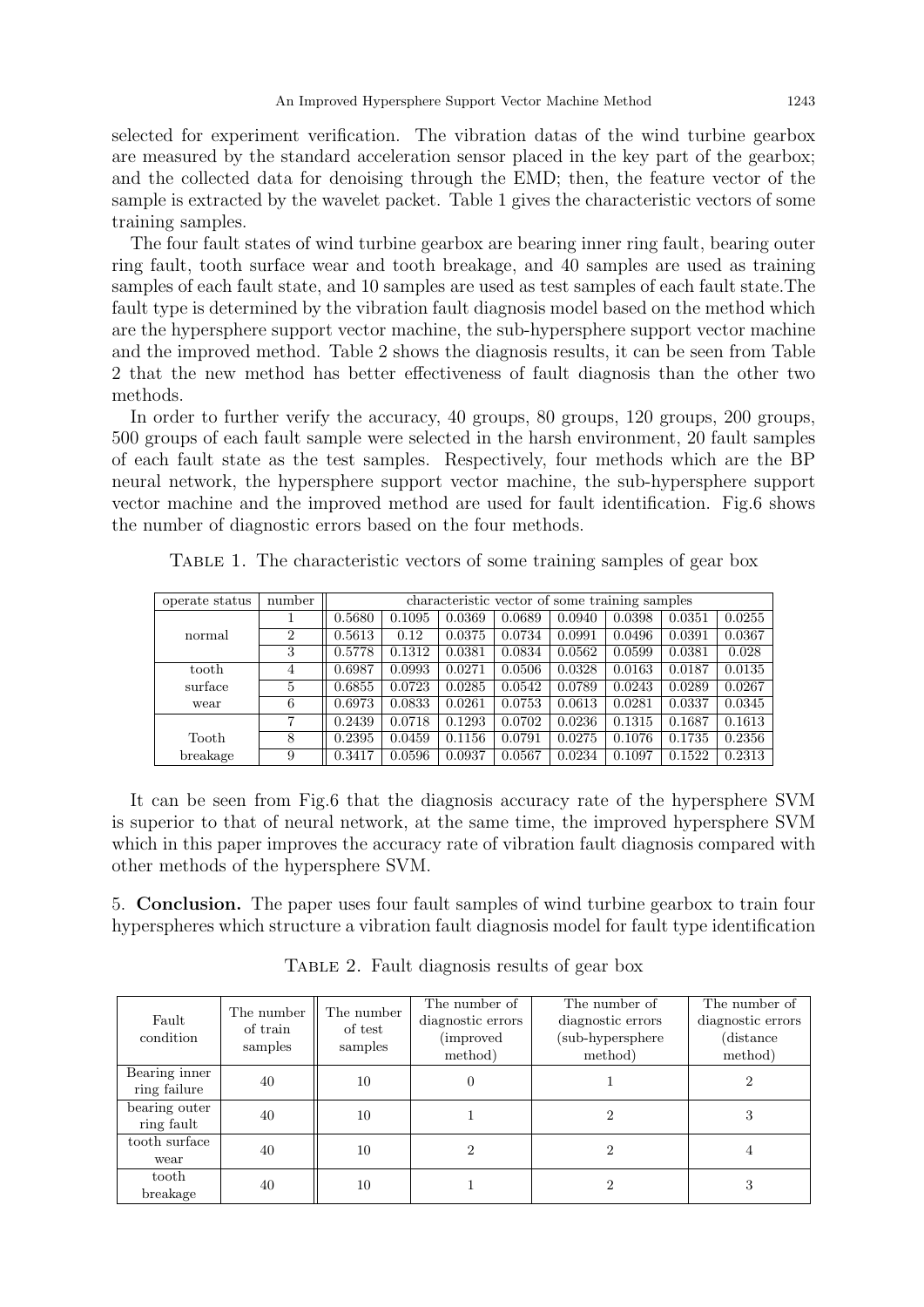

FIGURE 6. The comparison diagram of the number of fault diagnosis errors based on four methods

based on the improved hypersphere support vector machines, and the new classification rule is used in fault identification. Experiments show that the advantage of support vector machine (SVM) is superior to that of neural network in the case of less sample. At the same time, the improved hypersphere support vector machine method has higher effect of classification and higher diagnostic accuracy rate than other classification methods of the hypersphere SVM, and this method is also applied to the fault diagnosis of other engineering parts due to good performance of classification based on the improved method in this paper.

## **REFERENCES**

- [1] C. M. Wu, Q. H. Song., Fault Diagnosis of Wind Turbine Vibration Based on Wavelet Transform and Neural Network, Journal of Information Hiding and Multimedia Signal Processing, vol.7, no.4, pp. 898–905, 2016.
- [2] C. J. Huang, X. W. Wu, W. S. Cao., Based on the full vector envelope technology of LMD and its application in TRT vibration fault diagnosis, Electric Power Automation Equipment, vol.35, no.2, pp. 168–174, 2015.
- [3] S. Q. Kang, Y. J. Wang, G. X. Yang., Rolling Bearing Fault Diagnosis Method Using Empirical Mode Decomposition and Hypersphere Multiclass Support Vector Machine, Proceedings of the CSEE, vol.31, no.14, pp.96–103, 2011.
- [4] H. R. Xue, K. Y. Zhang, B. Li., Fault diagnosis of transformer based on the cuckoo search and support vector machine, Power System Protection and Control, vol.43, no.5, pp.8–14,2015.
- [5] C. H. Zhao., SVM Parameter Optimization in Fault Diagnosis for Wind Power Gear Box, China Mechanical Engineering, vol.26, no.16, pp.2222–2226, 2015.
- [6] Q. He, D. L. Chu, Z. Zhang., Fault Diagnosis of Rolling Bearing Based on LMD Slice Bispectrum and SVM, Journal of Northeast Dianli University, vol.43, no.5, pp.62–67, 2016.
- [7] M. L. Zhu., Solving the Problem of Multi-class Pattern Recognition with Sphere-structured Support Vector Machines, Journal of Nanjing University(Natural Sciences), vol.39, no.2, pp.153–159, 2003.
- [8] S. Y. Hu., An Approach to Discriminate Overlap Region of Multi-class Classification SVDD for Analog Circuits Fault Diagnosis, Computer Measurement and Control, vol.24, no.1, pp.50–54, 2016.
- [9] S. Liu, P. Chen, X. Z. Li., A Weighted Hyper-Sphere Support Vector Machine for Multi-class Classification, Microelectronics and Computer, vol.32, no.1, pp.19–24, 2015.
- [10] S. Q. Kang, Y. J Wang, Y. C. Jang., Fault Classification of Rolling Bearing Based on Hypersphere Spherical Center Distance Multiclass Support Vector Machine, Proceedings of the CSEE, vol.34, no.14, pp.2319–2336, 2014.